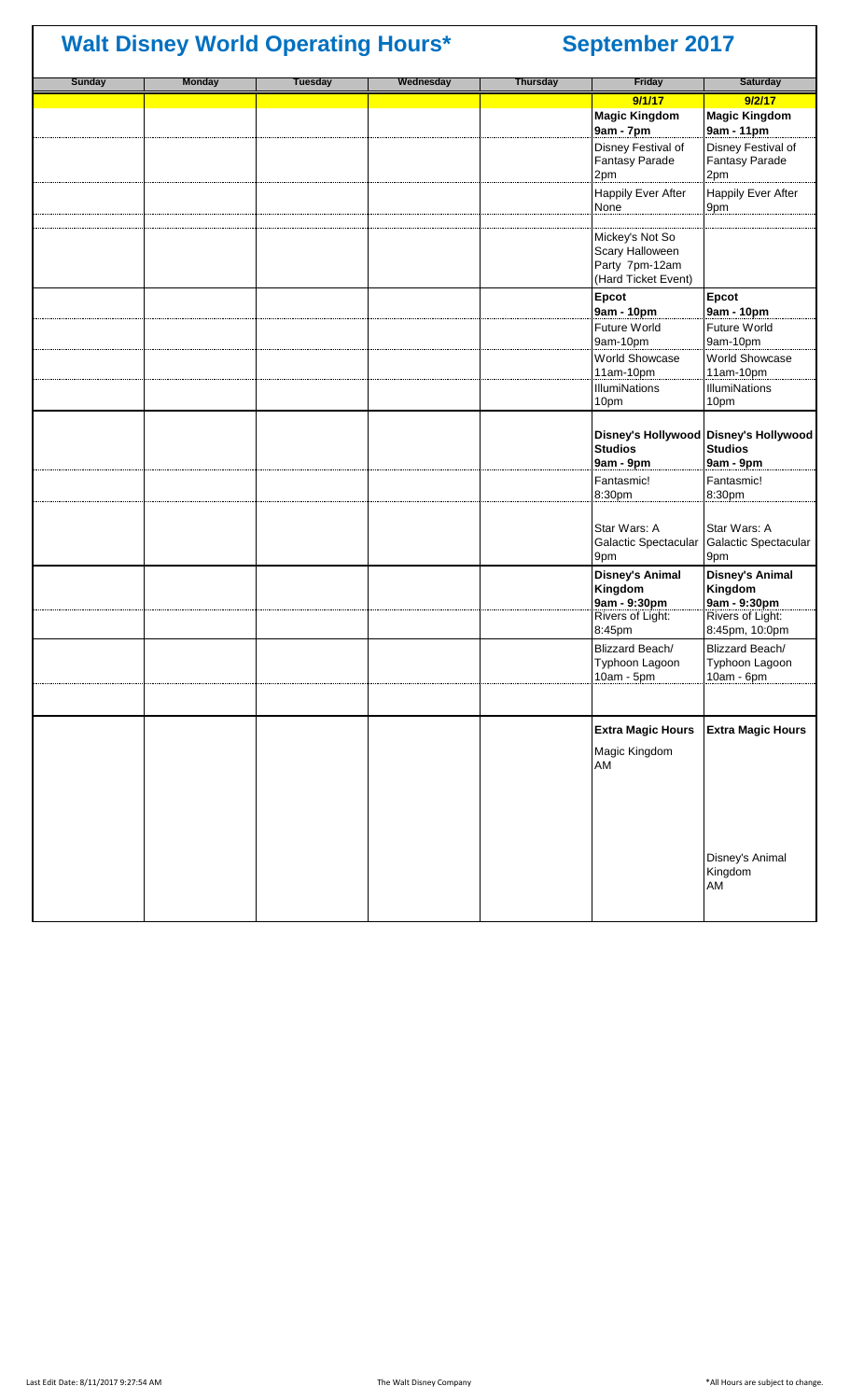| <b>Sunday</b>                                          | <b>Monday</b>                                   | <b>Tuesday</b>                                     | Wednesday                                       | <b>Thursday</b>                                                                                                                                                                        | <b>Friday</b>                                      | <b>Saturday</b>                                    |
|--------------------------------------------------------|-------------------------------------------------|----------------------------------------------------|-------------------------------------------------|----------------------------------------------------------------------------------------------------------------------------------------------------------------------------------------|----------------------------------------------------|----------------------------------------------------|
| 9/3/17                                                 | 9/4/17                                          | 9/5/17                                             | 9/6/17                                          | 9/7/17                                                                                                                                                                                 | 9/8/17                                             | 9/9/17                                             |
| <b>Magic Kingdom</b><br>9am - 11pm                     | <b>Magic Kingdom</b><br>9am - 9pm               | <b>Magic Kingdom</b><br>9am - 9pm                  | <b>Magic Kingdom</b><br>9am - 9pm               | <b>Magic Kingdom</b><br>9am - 7pm                                                                                                                                                      | <b>Magic Kingdom</b><br>9am - 9pm                  | <b>Magic Kingdom</b><br>9am - 11pm                 |
| Disney Festival of<br><b>Fantasy Parade</b><br>2pm     | Disney Festival of<br>Fantasy Parade<br>2pm     | Disney Festival of<br><b>Fantasy Parade</b><br>2pm | Disney Festival of<br>Fantasy Parade<br>2pm     | Disney Festival of<br><b>Fantasy Parade</b><br>2pm                                                                                                                                     | Disney Festival of<br><b>Fantasy Parade</b><br>2pm | Disney Festival of<br><b>Fantasy Parade</b><br>2pm |
| <b>Happily Ever After</b><br>9pm                       | <b>Happily Ever After</b><br>9pm                | <b>Happily Ever After</b><br>9pm                   | <b>Happily Ever After</b><br>9pm                | <b>Happily Ever After</b><br>None                                                                                                                                                      | <b>Happily Ever After</b><br>9pm                   | <b>Happily Ever After</b><br>9pm                   |
|                                                        |                                                 |                                                    |                                                 | Mickey's Not So<br>Scary Halloween<br>Party 7pm-12am<br>(Hard Ticket Event)                                                                                                            |                                                    |                                                    |
| <b>Epcot</b>                                           | Epcot                                           | Epcot                                              | Epcot                                           | <b>Epcot</b>                                                                                                                                                                           | Epcot                                              | Epcot                                              |
| 9am - 9pm<br><b>Future World</b>                       | 9am - 9pm<br><b>Future World</b>                | 9am - 9pm<br><b>Future World</b>                   | 9am - 9pm<br><b>Future World</b>                | 9am - 9pm<br>Future World                                                                                                                                                              | 9am - 10pm<br><b>Future World</b>                  | 9am - 10pm<br>Future World                         |
| 9am-9pm                                                | 9am-9pm                                         | 9am-9pm                                            | 9am-9pm                                         | 9am-9pm                                                                                                                                                                                | 9am-10pm                                           | 9am-10pm                                           |
| <b>World Showcase</b><br>11am-9pm                      | <b>World Showcase</b><br>11am-9pm               | <b>World Showcase</b><br>11am-9pm                  | <b>World Showcase</b><br>11am-9pm               | <b>World Showcase</b><br>11am-9pm                                                                                                                                                      | World Showcase<br>$11am-10pm$                      | <b>World Showcase</b><br>11am-10pm                 |
| <b>IllumiNations</b><br>9pm                            | <b>IllumiNations</b><br>9pm                     | <b>IllumiNations</b><br>9pm                        | <b>IllumiNations</b><br>9pm                     | <b>IllumiNations</b><br>9pm                                                                                                                                                            | <b>IllumiNations</b><br>10pm                       | <b>IllumiNations</b><br>10pm                       |
| <b>Studios</b><br>9am - 9pm                            | <b>Studios</b><br>9am - 9pm                     | <b>Studios</b><br>9am - 9pm                        | <b>Studios</b><br>9am - 9pm                     | Disney's Hollywood Disney's Hollywood Disney's Hollywood Disney's Hollywood Disney's Hollywood Disney's Hollywood Disney's Hollywood Disney's Hollywood<br><b>Studios</b><br>9am - 9pm | <b>Studios</b><br>9am - 9pm                        | <b>Studios</b><br>9am - 9pm                        |
| Fantasmic!                                             | Fantasmic!                                      | Fantasmic!                                         | Fantasmic!                                      | Fantasmic!                                                                                                                                                                             | Fantasmic!                                         | Fantasmic!                                         |
| 8:30pm<br>Star Wars: A                                 | 8:30pm<br>Star Wars: A                          | 8:30pm<br>Star Wars: A                             | 8:30pm<br>Star Wars: A                          | 8:30pm<br>Star Wars: A                                                                                                                                                                 | 8:30pm<br>Star Wars: A                             | 8:30pm<br>Star Wars: A                             |
| Galactic Spectacular<br>9pm                            | Galactic Spectacular<br>9pm                     | Galactic Spectacular<br>9pm                        | Galactic Spectacular<br>9pm                     | Galactic Spectacular<br>9pm                                                                                                                                                            | Galactic Spectacular<br>9pm                        | Galactic Spectacular<br>9pm                        |
| <b>Disney's Animal</b><br>Kingdom<br>9am - 9pm         | <b>Disney's Animal</b><br>Kingdom<br>9am - 9pm  | <b>Disney's Animal</b><br>Kingdom<br>9am - 9pm     | <b>Disney's Animal</b><br>Kingdom<br>9am - 9pm  | <b>Disney's Animal</b><br>Kingdom<br>9am - 9pm                                                                                                                                         | <b>Disney's Animal</b><br>Kingdom<br>9am - 9pm     | <b>Disney's Animal</b><br>Kingdom<br>9am - 9pm     |
| Rivers of Light:<br>8:45pm                             | Rivers of Light:<br>8:45pm                      | Rivers of Light:<br>8:45pm                         | Rivers of Light:<br>8:45pm                      | Rivers of Light:<br>8:45pm                                                                                                                                                             | Rivers of Light:<br>8:45pm                         | Rivers of Light:<br>8:45pm                         |
| <b>Blizzard Beach/</b><br>Typhoon Lagoon<br>10am - 6pm | Blizzard Beach/<br>Typhoon Lagoon<br>10am - 5pm | Blizzard Beach/<br>Typhoon Lagoon<br>10am - 5pm    | Blizzard Beach/<br>Typhoon Lagoon<br>10am - 5pm | Blizzard Beach/<br>Typhoon Lagoon<br>10am - 5pm                                                                                                                                        | Blizzard Beach/<br>Typhoon Lagoon<br>$10am - 5pm$  | Blizzard Beach/<br>Typhoon Lagoon<br>10am - 5pm    |
|                                                        |                                                 |                                                    |                                                 |                                                                                                                                                                                        |                                                    |                                                    |
| <b>Extra Magic Hours</b>                               | <b>Extra Magic Hours</b>                        | <b>Extra Magic Hours</b>                           | <b>Extra Magic Hours</b>                        | <b>Extra Magic Hours</b>                                                                                                                                                               | <b>Extra Magic Hours</b>                           | <b>Extra Magic Hours</b>                           |
|                                                        |                                                 | Epcot<br>PM (2)                                    | Magic Kingdom<br><b>PM</b>                      | Epcot<br>AM                                                                                                                                                                            | Magic Kingdom<br>AM                                |                                                    |
| Disney's Hollywood<br><b>Studios</b><br>AM             |                                                 |                                                    |                                                 |                                                                                                                                                                                        |                                                    |                                                    |
|                                                        | Disney's Animal<br>Kingdom<br>AM                |                                                    |                                                 |                                                                                                                                                                                        |                                                    | Disney's Animal<br>Kingdom<br>AM                   |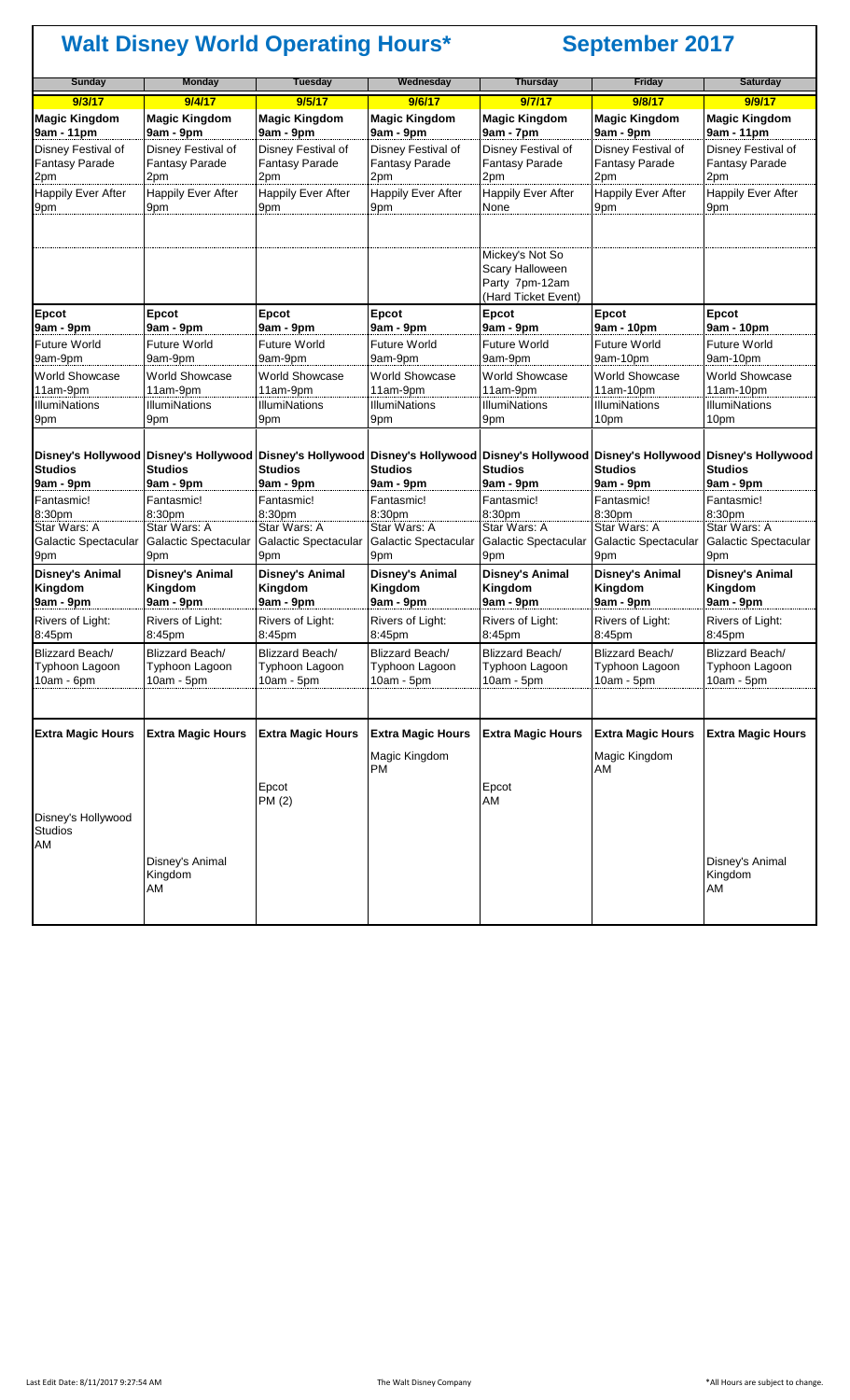| <b>Sunday</b>                                                                      | <b>Monday</b>                                                                                                                                                                                | <b>Tuesday</b>                                                              | Wednesday                                          | <b>Thursday</b>                                    | <b>Friday</b>                                                                      | <b>Saturday</b>                                    |
|------------------------------------------------------------------------------------|----------------------------------------------------------------------------------------------------------------------------------------------------------------------------------------------|-----------------------------------------------------------------------------|----------------------------------------------------|----------------------------------------------------|------------------------------------------------------------------------------------|----------------------------------------------------|
| 9/10/17                                                                            | 9/11/17                                                                                                                                                                                      | 9/12/17                                                                     | 9/13/17                                            | 9/14/17                                            | 9/15/17                                                                            | 9/16/17                                            |
| <b>Magic Kingdom</b><br>9am - 7pm                                                  | <b>Magic Kingdom</b><br>9am - 10pm                                                                                                                                                           | <b>Magic Kingdom</b><br>9am - 7pm                                           | <b>Magic Kingdom</b><br>9am - 9pm                  | <b>Magic Kingdom</b><br>9am - 9pm                  | <b>Magic Kingdom</b><br>9am - 7pm                                                  | <b>Magic Kingdom</b><br>9am - 11pm                 |
| <b>Disney Festival of</b><br><b>Fantasy Parade</b><br>2pm                          | Disney Festival of<br><b>Fantasy Parade</b><br>2pm                                                                                                                                           | Disney Festival of<br><b>Fantasy Parade</b><br>2pm                          | Disney Festival of<br><b>Fantasy Parade</b><br>2pm | Disney Festival of<br><b>Fantasy Parade</b><br>2pm | Disney Festival of<br><b>Fantasy Parade</b><br>2pm                                 | Disney Festival of<br><b>Fantasy Parade</b><br>2pm |
| <b>Happily Ever After</b><br>None                                                  | <b>Happily Ever After</b><br>9pm                                                                                                                                                             | <b>Happily Ever After</b><br>None                                           | <b>Happily Ever After</b><br>9pm                   | <b>Happily Ever After</b><br>9pm                   | <b>Happily Ever After</b><br>None                                                  | <b>Happily Ever After</b><br>9pm                   |
| Mickey's Not So<br><b>Scary Halloween</b><br>Party 7pm-12am<br>(Hard Ticket Event) |                                                                                                                                                                                              | Mickey's Not So<br>Scary Halloween<br>Party 7pm-12am<br>(Hard Ticket Event) |                                                    |                                                    | Mickey's Not So<br><b>Scary Halloween</b><br>Party 7pm-12am<br>(Hard Ticket Event) |                                                    |
| <b>Epcot</b><br>9am - 9pm                                                          | <b>Epcot</b><br>9am - 9pm                                                                                                                                                                    | Epcot<br>9am - 9pm                                                          | <b>Epcot</b><br>$9am - 9pm$                        | Epcot<br>9am - 9pm                                 | <b>Epcot</b><br>9am - 10pm                                                         | <b>Epcot</b><br>9am - 10pm                         |
| <b>Future World</b>                                                                | <b>Future World</b>                                                                                                                                                                          | <b>Future World</b>                                                         | <b>Future World</b>                                | <b>Future World</b>                                | <b>Future World</b>                                                                | <b>Future World</b>                                |
| 9am-9pm                                                                            | 9am-9pm                                                                                                                                                                                      | 9am-9pm                                                                     | 9am-9pm                                            | 9am-9pm                                            | 9am-10pm                                                                           | 9am-10pm                                           |
| <b>World Showcase</b><br>11am-9pm                                                  | <b>World Showcase</b><br>11am-9pm                                                                                                                                                            | <b>World Showcase</b><br>11am-9pm                                           | <b>World Showcase</b><br>11am-9pm                  | <b>World Showcase</b><br>11am-9pm                  | <b>World Showcase</b><br>$11am-10pm$                                               | <b>World Showcase</b><br>$11am-10pm$               |
| <b>IllumiNations</b><br>9pm                                                        | <b>IllumiNations</b><br>9pm                                                                                                                                                                  | <b>IllumiNations</b><br>9pm                                                 | <b>IllumiNations</b><br>9pm                        | <b>IllumiNations</b><br>9pm                        | <b>IllumiNations</b><br>10pm                                                       | <b>IllumiNations</b><br>10pm                       |
| <b>Studios</b>                                                                     | Disney's Hollywood Disney's Hollywood Disney's Hollywood Disney's Hollywood Disney's Hollywood Disney's Hollywood Disney's Hollywood Disney's Hollywood Disney's Hollywood<br><b>Studios</b> | <b>Studios</b>                                                              | <b>Studios</b>                                     | <b>Studios</b>                                     | <b>Studios</b>                                                                     | <b>Studios</b>                                     |
| 9am - 9pm                                                                          | 9am - 9pm                                                                                                                                                                                    | 9am - 9pm                                                                   | $9am - 9pm$                                        | 9am - 9pm                                          | 9am - 9pm                                                                          | 9am - 9pm<br>Fantasmic!                            |
| Fantasmic!<br>8:30pm                                                               | Fantasmic!<br>8:30pm                                                                                                                                                                         | Fantasmic!<br>8:30pm                                                        | Fantasmic!<br>8:30pm                               | Fantasmic!<br>8:30pm                               | Fantasmic!<br>8:30pm                                                               | 8:30pm                                             |
| Star Wars: A                                                                       | Star Wars: A                                                                                                                                                                                 | Star Wars: A                                                                | Star Wars: A                                       | Star Wars: A                                       | Star Wars: A                                                                       | Star Wars: A                                       |
| Galactic Spectacular<br>9pm                                                        | Galactic Spectacular<br>9pm                                                                                                                                                                  | Galactic Spectacular<br>9pm                                                 | Galactic Spectacular<br>9pm                        | Galactic Spectacular<br>9pm                        | Galactic Spectacular<br>9pm                                                        | Galactic Spectacular<br>9pm                        |
| <b>Disney's Animal</b><br>Kingdom                                                  | <b>Disney's Animal</b><br>Kingdom                                                                                                                                                            | <b>Disney's Animal</b><br>Kingdom                                           | <b>Disney's Animal</b><br>Kingdom                  | <b>Disney's Animal</b><br>Kingdom                  | <b>Disney's Animal</b><br>Kingdom                                                  | <b>Disney's Animal</b><br>Kingdom                  |
| 9am - 9pm<br>Rivers of Light:                                                      | 9am - 9pm<br>Rivers of Light:                                                                                                                                                                | 9am - 9pm<br>Rivers of Light:                                               | $9am - 9pm$<br>Rivers of Light:                    | 9am - 9pm<br>Rivers of Light:                      | 9am - 9pm<br>Rivers of Light:                                                      | 9am - 9pm<br>Rivers of Light:                      |
| 8:45pm                                                                             | 8:45pm                                                                                                                                                                                       | 8:45pm                                                                      | 8:45pm                                             | 8:45pm                                             | 8:45pm                                                                             | 8:45pm                                             |
| <b>Blizzard Beach/</b>                                                             | Blizzard Beach/                                                                                                                                                                              | Blizzard Beach/                                                             | Blizzard Beach/                                    | <b>Blizzard Beach/</b>                             | Blizzard Beach/                                                                    | Blizzard Beach/                                    |
| Typhoon Lagoon                                                                     | Typhoon Lagoon                                                                                                                                                                               | Typhoon Lagoon                                                              | <b>Typhoon Lagoon</b>                              | Typhoon Lagoon                                     | Typhoon Lagoon                                                                     | Typhoon Lagoon                                     |
| $10am - 5pm$                                                                       | $10am - 5pm$                                                                                                                                                                                 | $10am - 5pm$                                                                | $10am - 5pm$                                       | $10am - 5pm$                                       | $10am - 5pm$                                                                       | $10am - 5pm$                                       |
| <b>Extra Magic Hours</b>                                                           | <b>Extra Magic Hours</b>                                                                                                                                                                     | <b>Extra Magic Hours</b>                                                    | <b>Extra Magic Hours</b>                           | <b>Extra Magic Hours</b>                           | <b>Extra Magic Hours</b>                                                           | <b>Extra Magic Hours</b>                           |
|                                                                                    |                                                                                                                                                                                              | Epcot                                                                       | Magic Kingdom<br><b>PM</b>                         | Epcot                                              | Magic Kingdom<br>AM                                                                |                                                    |
| Disney's Hollywood<br><b>Studios</b><br>AM                                         |                                                                                                                                                                                              | PM (2)                                                                      |                                                    | AM                                                 |                                                                                    |                                                    |
|                                                                                    | Disney's Animal<br>Kingdom<br>AM                                                                                                                                                             |                                                                             |                                                    |                                                    |                                                                                    | Disney's Animal<br>Kingdom<br>AM                   |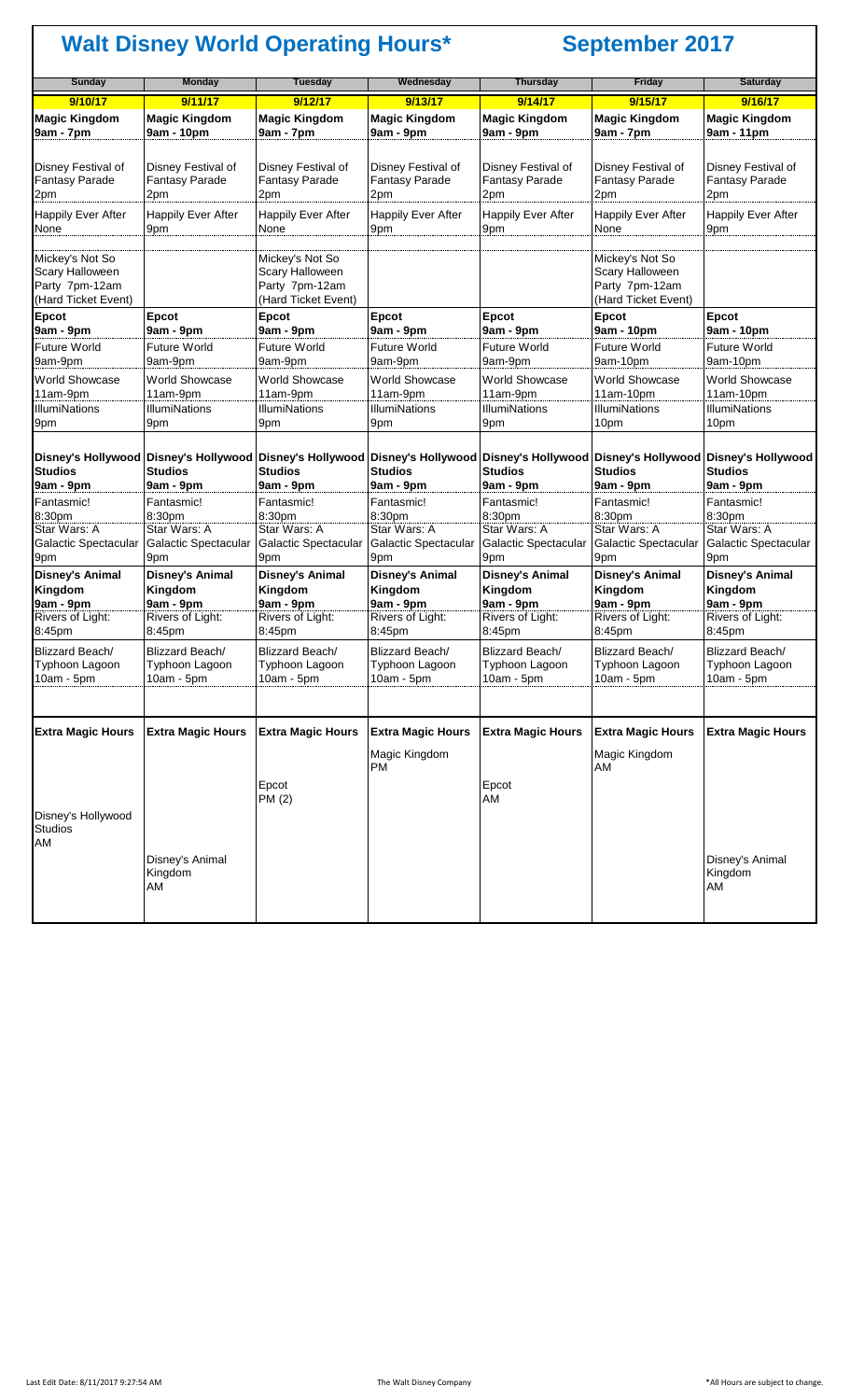| <b>Sunday</b>                                               | <b>Monday</b>                                      | <b>Tuesday</b>                                            | Wednesday                                                 | <b>Thursday</b>                                                                                                                                                                  | <b>Friday</b>                                        | <b>Saturday</b>                                            |
|-------------------------------------------------------------|----------------------------------------------------|-----------------------------------------------------------|-----------------------------------------------------------|----------------------------------------------------------------------------------------------------------------------------------------------------------------------------------|------------------------------------------------------|------------------------------------------------------------|
| 9/17/17                                                     | 9/18/17                                            | 9/19/17                                                   | 9/20/17                                                   | 9/21/17                                                                                                                                                                          | 9/22/17                                              | 9/23/17                                                    |
| <b>Magic Kingdom</b><br>9am - 7pm                           | <b>Magic Kingdom</b><br>9am - 10pm                 | <b>Magic Kingdom</b><br>9am - 7pm                         | <b>Magic Kingdom</b><br>9am - 9pm                         | <b>Magic Kingdom</b><br>9am - 9pm                                                                                                                                                | <b>Magic Kingdom</b><br>9am - 7pm                    | <b>Magic Kingdom</b><br>9am - 11pm                         |
| <b>Disney Festival of</b><br><b>Fantasy Parade</b><br>2pm   | Disney Festival of<br><b>Fantasy Parade</b><br>2pm | Disney Festival of<br><b>Fantasy Parade</b><br>2pm        | Disney Festival of<br><b>Fantasy Parade</b><br>2pm        | Disney Festival of<br><b>Fantasy Parade</b><br>2pm                                                                                                                               | Disney Festival of<br>Fantasy Parade<br>2pm          | Disney Festival of<br><b>Fantasy Parade</b><br>2pm         |
| <b>Happily Ever After</b><br>None                           | <b>Happily Ever After</b><br>9pm                   | Happily Ever After<br>None                                | <b>Happily Ever After</b><br>8pm                          | <b>Happily Ever After</b><br>9pm                                                                                                                                                 | <b>Happily Ever After</b><br>None                    | Happily Ever After<br>9pm                                  |
| Mickey's Not So<br><b>Scary Halloween</b><br>Party 7pm-12am |                                                    | Mickey's Not So<br>Scary Halloween<br>Party 7pm-12am      |                                                           |                                                                                                                                                                                  | Mickey's Not So<br>Scary Halloween<br>Party 7pm-12am |                                                            |
| (Hard Ticket Event)                                         |                                                    | (Hard Ticket Event)                                       |                                                           |                                                                                                                                                                                  | (Hard Ticket Event)                                  |                                                            |
| <b>Epcot</b><br>9am - 9pm                                   | <b>Epcot</b><br>9am - 9pm                          | Epcot<br>9am - 9pm                                        | Epcot<br>9am - 9pm                                        | <b>Epcot</b><br>9am - 9pm                                                                                                                                                        | Epcot<br>9am - 10pm                                  | Epcot<br>9am - 10pm                                        |
| <b>Future World</b><br>9am-9pm                              | <b>Future World</b><br>9am-9pm                     | <b>Future World</b><br>9am-9pm                            | <b>Future World</b><br>9am-9pm                            | <b>Future World</b><br>9am-9pm                                                                                                                                                   | <b>Future World</b><br>9am-10pm                      | <b>Future World</b><br>9am-10pm                            |
| <b>World Showcase</b><br>11am-9pm<br><b>IllumiNations</b>   | World Showcase<br>11am-9pm<br><b>IllumiNations</b> | <b>World Showcase</b><br>11am-9pm<br><b>IllumiNations</b> | <b>World Showcase</b><br>11am-9pm<br><b>IllumiNations</b> | World Showcase<br>11am-9pm<br><b>IllumiNations</b>                                                                                                                               | World Showcase<br>11am-10pm<br><b>IllumiNations</b>  | <b>World Showcase</b><br>11am-10pm<br><b>IllumiNations</b> |
| 9pm                                                         | 9pm                                                | 9pm                                                       | 9pm                                                       | 9pm                                                                                                                                                                              | 10pm                                                 | 10pm                                                       |
| <b>Studios</b>                                              | <b>Studios</b>                                     | <b>Studios</b>                                            | <b>Studios</b>                                            | Disney's Hollywood  Disney's Hollywood  Disney's Hollywood  Disney's Hollywood  Disney's Hollywood  Disney's Hollywood  Disney's Hollywood  Disney's Hollywood<br><b>Studios</b> | <b>Studios</b>                                       | <b>Studios</b>                                             |
| 9am - 8:30pm                                                | 9am - 8:30pm                                       | 9am - 8:30pm                                              | 9am - 8:30pm                                              | 9am - 8:30pm                                                                                                                                                                     | 9am - 8:30pm                                         | 9am - 8:30pm                                               |
| Fantasmic!<br>8pm                                           | Fantasmic!<br>8pm                                  | Fantasmic!<br>8pm                                         | Fantasmic!<br>8pm                                         | Fantasmic!<br>8pm                                                                                                                                                                | Fantasmic!<br>8pm                                    | Fantasmic!<br>8pm                                          |
| Star Wars: A<br>Galactic Spectacular<br>8:30pm              | Star Wars: A<br>Galactic Spectacular<br>8:30pm     | Star Wars: A<br>Galactic Spectacular<br>8:30pm            | Star Wars: A<br>Galactic Spectacular<br>8:30pm            | Star Wars: A<br>Galactic Spectacular<br>8:30pm                                                                                                                                   | Star Wars: A<br>Galactic Spectacular<br>8:30pm       | Star Wars: A<br>Galactic Spectacular<br>8:30pm             |
| <b>Disney's Animal</b><br>Kingdom<br>9am - 9pm              | <b>Disney's Animal</b><br>Kingdom<br>9am - 9pm     | <b>Disney's Animal</b><br>Kingdom<br>9am - 9pm            | <b>Disney's Animal</b><br>Kingdom<br>9am - 9pm            | <b>Disney's Animal</b><br>Kingdom<br>9am - 9pm                                                                                                                                   | <b>Disney's Animal</b><br>Kingdom<br>9am - 9pm       | Disney's Animal<br>Kingdom<br>9am - 9pm                    |
| Rivers of Light:<br>8:15pm                                  | Rivers of Light:<br>8:15pm                         | Rivers of Light:<br>8:15pm                                | Rivers of Light:<br>8:15pm                                | Rivers of Light:<br>8:15pm                                                                                                                                                       | Rivers of Light:<br>8:15pm                           | <b>Rivers of Light:</b><br>8:15pm                          |
| Blizzard Beach/<br>Typhoon Lagoon<br>$10am - 5pm$           | Blizzard Beach/<br>Typhoon Lagoon<br>$10am - 5pm$  | Blizzard Beach/<br>Typhoon Lagoon<br>$10am - 5pm$         | Blizzard Beach/<br>Typhoon Lagoon<br>$10am - 5pm$         | Blizzard Beach/<br>Typhoon Lagoon<br>10am - 5pm                                                                                                                                  | Blizzard Beach/<br>Typhoon Lagoon<br>$10am - 5pm$    | Blizzard Beach/<br>Typhoon Lagoon<br>$10am - 5pm$          |
|                                                             |                                                    |                                                           |                                                           |                                                                                                                                                                                  |                                                      |                                                            |
| <b>Extra Magic Hours</b>                                    | <b>Extra Magic Hours</b>                           | <b>Extra Magic Hours</b>                                  | <b>Extra Magic Hours</b>                                  | <b>Extra Magic Hours</b>                                                                                                                                                         | <b>Extra Magic Hours</b>                             | <b>Extra Magic Hours</b>                                   |
|                                                             |                                                    | Epcot<br>PM (2)                                           | Magic Kingdom<br><b>PM</b>                                | Epcot<br>AM                                                                                                                                                                      | Magic Kingdom<br>AM                                  |                                                            |
| Disney's Hollywood<br><b>Studios</b><br>AM                  |                                                    |                                                           |                                                           |                                                                                                                                                                                  |                                                      |                                                            |
|                                                             | Disney's Animal<br>Kingdom<br>AM                   |                                                           |                                                           |                                                                                                                                                                                  |                                                      | Disney's Animal<br>Kingdom<br>AM                           |